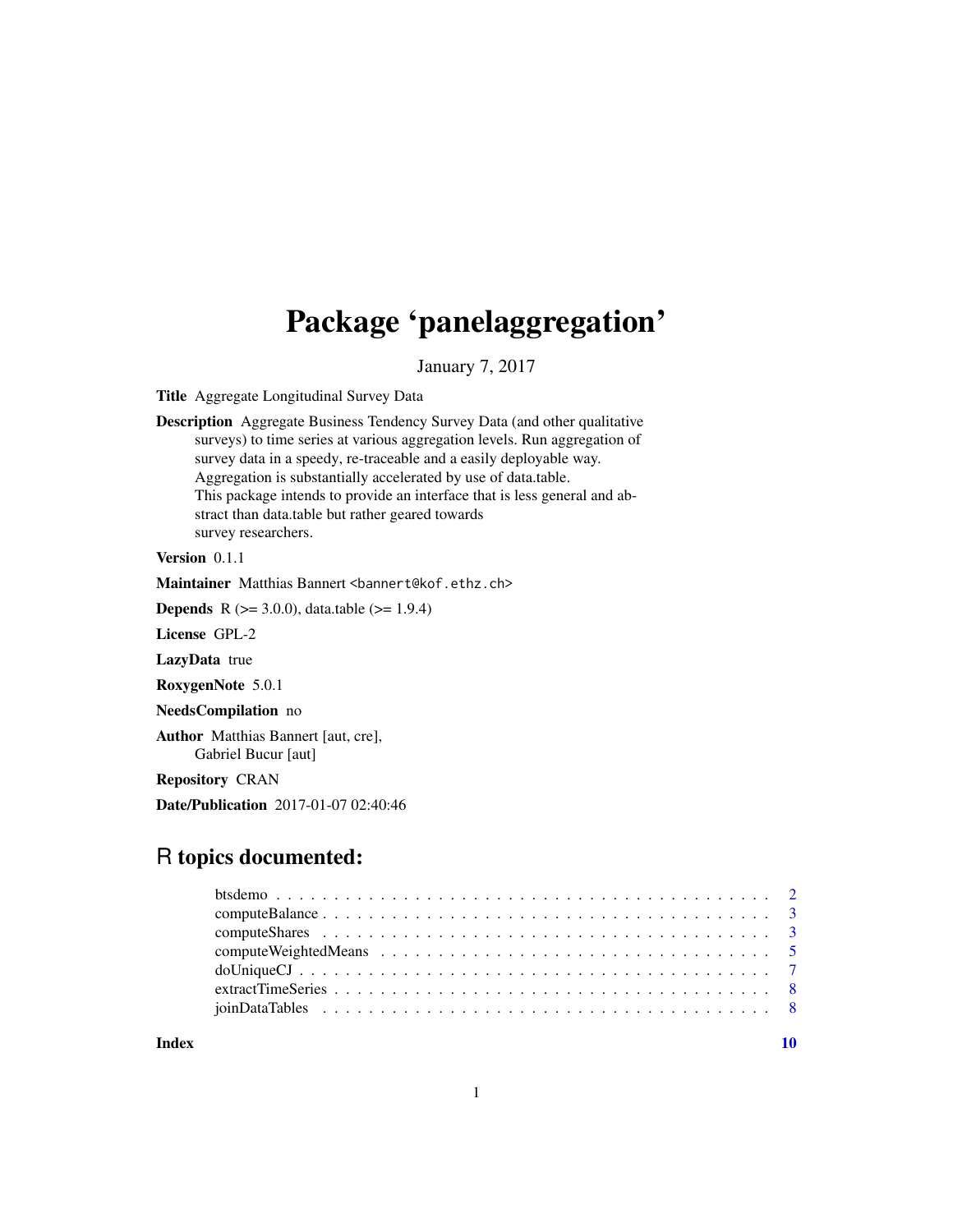<span id="page-1-0"></span>

#### Description

This data was created by simulation to mimmick a firm level dataset stemming from business tendency surveys. The data was simulated because of privacy concerns with micro level firm data. For convenience the dataset contains two different date notations. Also 5 qualitative 3-item questions are included. Business tendency survey data is often weighted with company size represented by the number of employees. Thus the weight column is quantitative and its distribution is somewhat (!) reasonable with respect to the distribution of employees in a typical firm sample.

#### Format

A data frame with 27000 rows and 13 variables

#### Details

- uid unique company identifier
- year numeric year column
- weight quantitative weight
- question\\_1
- question\\_2
- question\ 3
- question\ 4
- question\\_5
- group group to mimmick different sectors / branches of trade
- altGroup another alternative grouping columns
- sClass a column denoting discrete size classes small (S), medium (M) and large (L)
- date\\_qtrly quarterly dates stored in a single column.

#### Author(s)

#### Matthias Bannert

#### Source

Randomly generated in R using the sample generator from https://github.com/mbannert/gateveys/blob/master/R/gateveys.R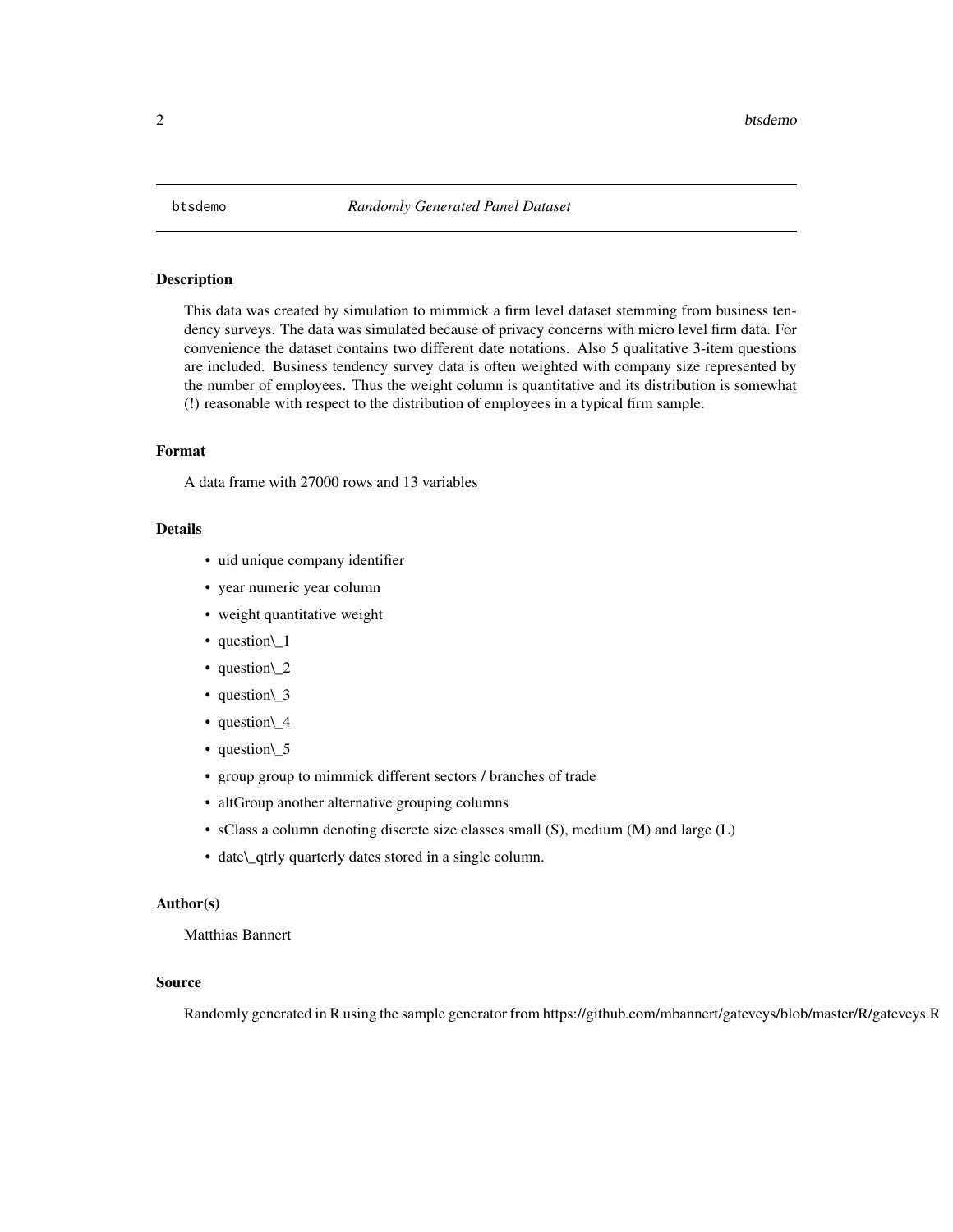<span id="page-2-0"></span>

#### Description

This function computes balances (i.e. positive - negative items), from item shares stored in a wide format data.table.

#### Usage

```
computeBalance(data_table, multipliers = list(item_pos = 1, item_eq = 0,
  item_neg = -1))
```
#### Arguments

| data table  | a data table in wide format containing item                             |
|-------------|-------------------------------------------------------------------------|
| multipliers | list containing multipliers of items, assigned by item and column names |

#### Author(s)

Matthias Bannert, Gabriel Bucu

<span id="page-2-1"></span>computeShares *Compute Weighted Shares By Group*

#### Description

This function computes weighted shares from a data.table. computeShares is performance optimized and designed to work well in bulk operations. The function returns a data.table.

#### Usage

```
computeShares(data_table, variable, weight, by, wide = T)
```
#### Arguments

| data_table | a data.table                                                                       |
|------------|------------------------------------------------------------------------------------|
| variable   | character name of the variable to focus on. The variable must be in the data table |
| weight     | character name of the data, table column that contains a weight.                   |
| by         | character vector of the columns to group by                                        |
| wide       | logical if true the result is returned in wide format deast.                       |

#### Author(s)

Matthias Bannert, Gabriel Bucur, Oliver Mueller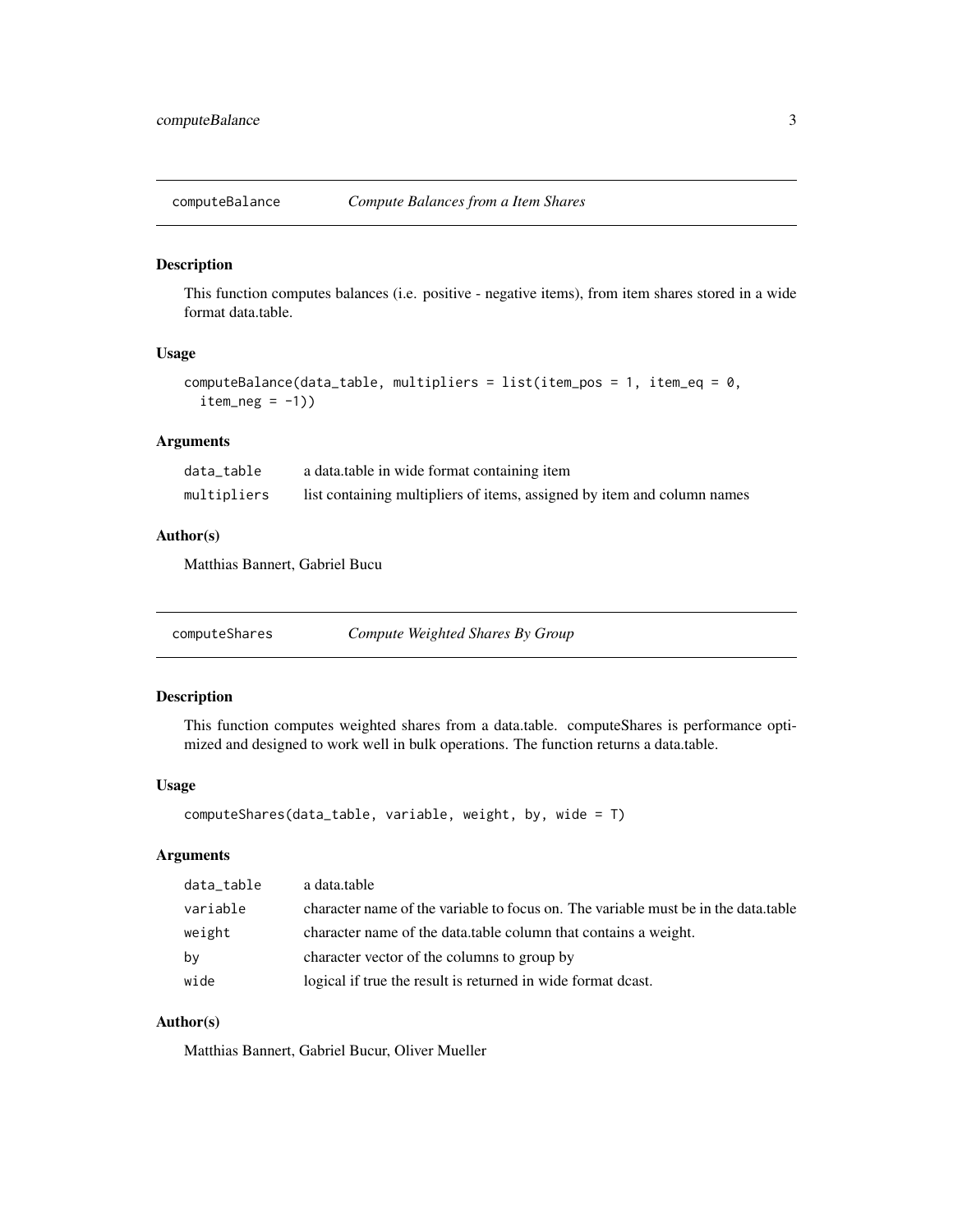#### Examples

```
# TODO: add new weight columns to BTS demo
# load library and dataset
library(panelaggregation)
data(btsdemo)
head(btsdemo)
# adapt the levels to positive, equal and negative
# in order to suit the naming defaults. other levels work too,
# but you'd need to specify multipliers in computeBalance then
levels(btsdemo$question_1) <- c("pos","eq","neg")
# compute the weighted shares and display store in wide format
# to get a basis for further steps
level1 <- computeShares(btsdemo,"question_1","weight",
                        by = c("date_qtrly","group", "altGroup", "sClass"))
# compute balance, don't have to do much here, because
# (pos, eq, neg) is the default for the possible answers
level1_wbalance <- computeBalance(level1)
# Select a particular grouping combination and a timeseries that
# should be extracted from the level 1 aggregation.
ts1 <- extractTimeSeries(level1_wbalance,
                         "date_qtrly",
                         list(group = "C", altGroup = "a", sClass = "S"),freq = 4,
                         item = "balance",
                         variable = "question_1")
ts1
# Plot a standard R ts using the plot method for ts
plot(ts1, main = attributes(ts1)$ts_key)
# Add weight column to the aggregated results
# In order to join the tables, we need to know what weight to assign to each row.
# This is done by having via a common key, for example c('group', 'altGroup').
# In this example we would assign a different weight for each
# c('group', 'altGroup') combination (e.g. c('A', 'a')).
btsweight1 <- btsdemo[, list(weight = sum(weight)), by = 'group']
btsagg1 <- joinDataTables(level1_wbalance, btsweight1, 'group')
# Compute second level aggregation, this time on fewer columns and using a different set of weights.
level2_balance <- computeWeightedMeans(btsagg1, c('item_pos', 'item_eq', 'item_neg', 'balance'),
                                       'weight', c("date_qtrly","group", "sClass"))
# Select a particular grouping combination and a timeseries that
# should be extracted from the level 2 aggregation.
ts2 <- extractTimeSeries(level2_balance,
                         "date_qtrly",
                         list(group = "C", sClass = "S").freq = 4,
                         item = "balance",
                         variable = "question_1")
```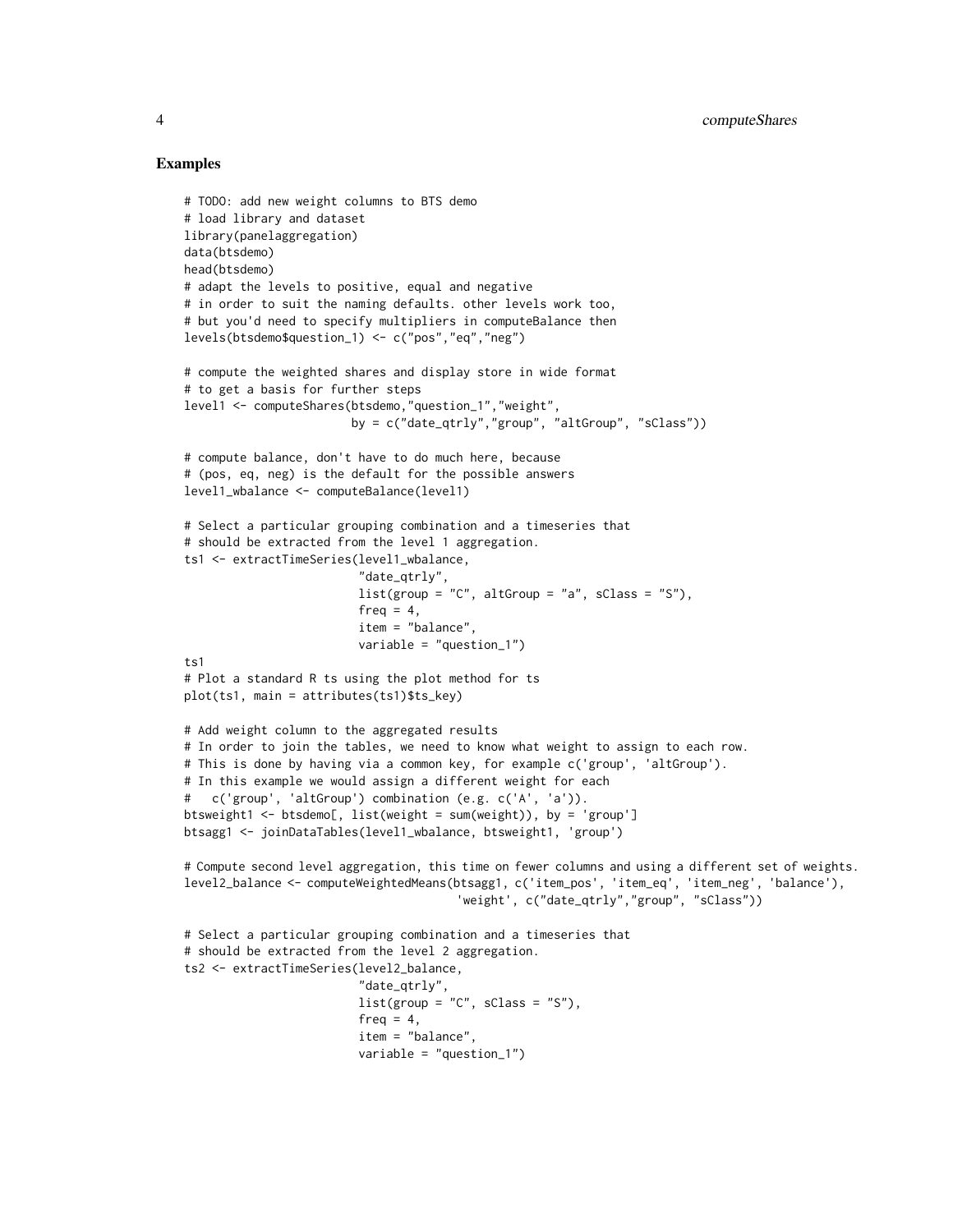<span id="page-4-0"></span>computeWeightedMeans 5

```
ts2
# Plot a standard R ts using the plot method for ts
plot(ts2, main = attributes(ts2)$ts_key)
# Add weight column to the aggregated results
# In order to join the tables, we need to know what weight to assign to each row.
# This is done by having via a common key, for example c('group', 'altGroup').
# In this example we would assign a different weight for each
# c('group', 'altGroup') combination (e.g. c('A', 'a')).
btsweight2 <- btsdemo[, list(weight = sum(weight)), by = 'sClass']
btsagg2 <- joinDataTables(level2_balance, btsweight2, 'sClass')
# Compute third level of aggregation, on the whole sector, using yet another set of weights.
level3_balance <- computeWeightedMeans(btsagg2, 'balance', 'weight', c("date_qtrly", "sClass"))
# Select a particular grouping combination and a timeseries that
# should be extracted from the level 2 aggregation.
ts3 <- extractTimeSeries(level3_balance,
                         "date_qtrly",
                         list(sClass = "S"),
                         freq = 4,
                         item = "balance",
                         variable = "question_1")
ts3
# Plot a standard R ts using the plot method for ts
plot(ts3, main = attributes(ts3)$ts_key)
```
computeWeightedMeans *Compute Weighted Mean by Group*

#### **Description**

This function computes the weighted mean of variable groups from a data.table. computeWeighted-Mean is performance optimized and designed to work well in bulk operations. The function returns a data.table.

#### Usage

```
computeWeightedMeans(data_table, variables, weight, by)
```
#### Arguments

| data_table | a data.table                                                                              |
|------------|-------------------------------------------------------------------------------------------|
| variables  | character name of the variable(s) to focus on. The variables must be in the<br>data.table |
| weight     | character name of the data.table column that contains a weight.                           |
| bv         | character vector of the columns to group by                                               |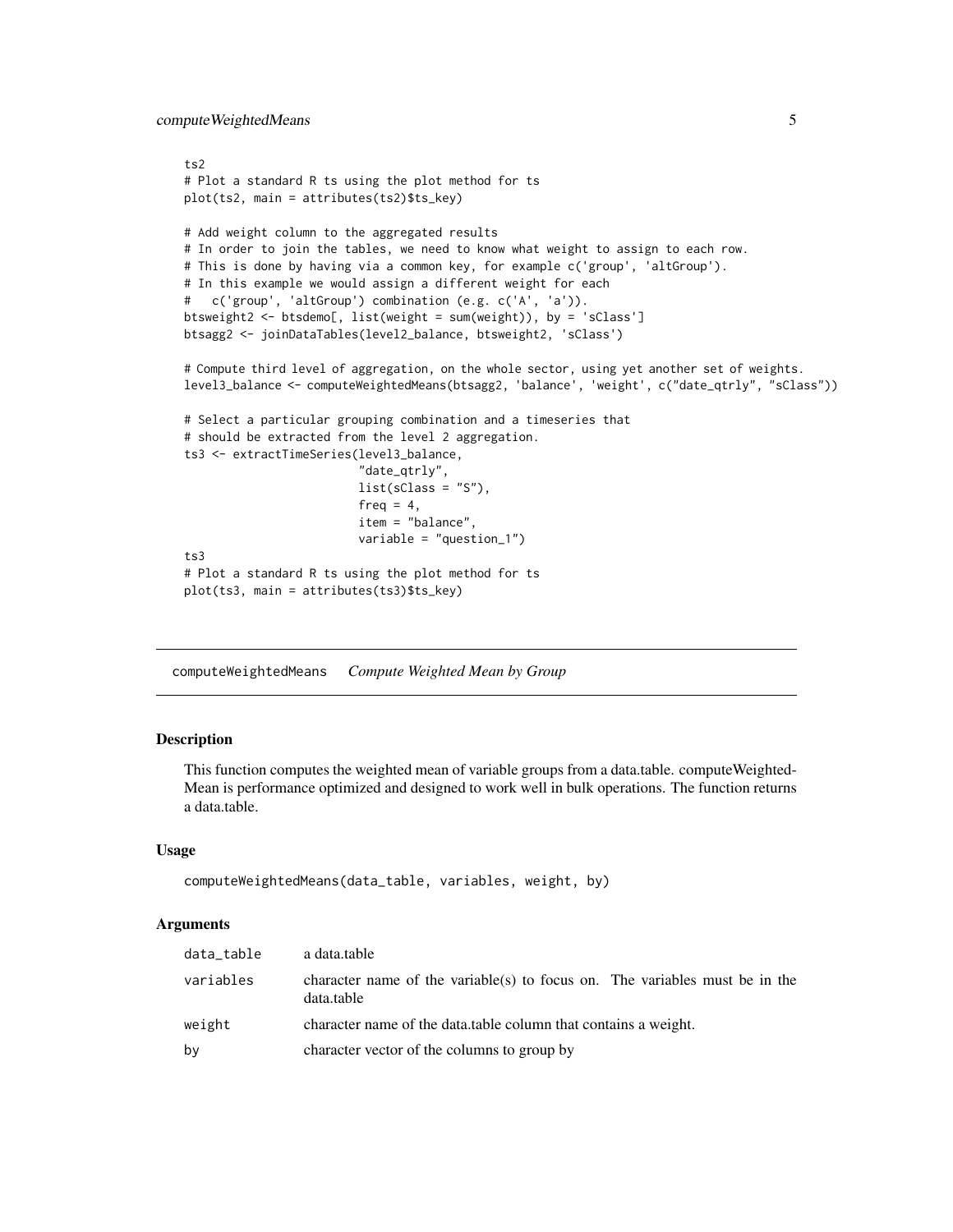#### Author(s)

Matthias Bannert, Gabriel Bucur

#### Examples

```
# TODO: add new weight columns to BTS demo
# load library and dataset
library(panelaggregation)
data(btsdemo)
head(btsdemo)
# adapt the levels to positive, equal and negative
# in order to suit the naming defaults. other levels work too,
# but you'd need to specify multipliers in computeBalance then
levels(btsdemo$question_1) <- c("pos","eq","neg")
# compute the weighted shares and display store in wide format
# to get a basis for further steps
level1 <- computeShares(btsdemo,"question_1","weight",
                        by = c("date_qtrly","group", "altGroup", "sClass"))
# compute balance, don't have to do much here, because
# (pos, eq, neg) is the default for the possible answers
level1_wbalance <- computeBalance(level1)
# Select a particular grouping combination and a timeseries that
# should be extracted from the level 1 aggregation.
ts1 <- extractTimeSeries(level1_wbalance,
                         "date_qtrly",
                         list(group = "C", altGroup = "a", sClass = "S").freq = 4,
                         item = "balance",
                         variable = "question_1")
t<sub>s1</sub># Plot a standard R ts using the plot method for ts
plot(ts1, main = attributes(ts1)$ts_key)
# Add weight column to the aggregated results
# In order to join the tables, we need to know what weight to assign to each row.
# This is done by having via a common key, for example c('group', 'altGroup').
# In this example we would assign a different weight for each
# c('group', 'altGroup') combination (e.g. c('A', 'a')).
btsweight1 <- btsdemo[, list(weight = sum(weight)), by = 'group']
btsagg1 <- joinDataTables(level1_wbalance, btsweight1, 'group')
# Compute second level aggregation, this time on fewer columns and using a different set of weights.
level2_balance <- computeWeightedMeans(btsagg1, c('item_pos', 'item_eq', 'item_neg', 'balance'),
                                       'weight', c("date_qtrly","group", "sClass"))
# Select a particular grouping combination and a timeseries that
# should be extracted from the level 2 aggregation.
ts2 <- extractTimeSeries(level2_balance,
                         "date_qtrly",
```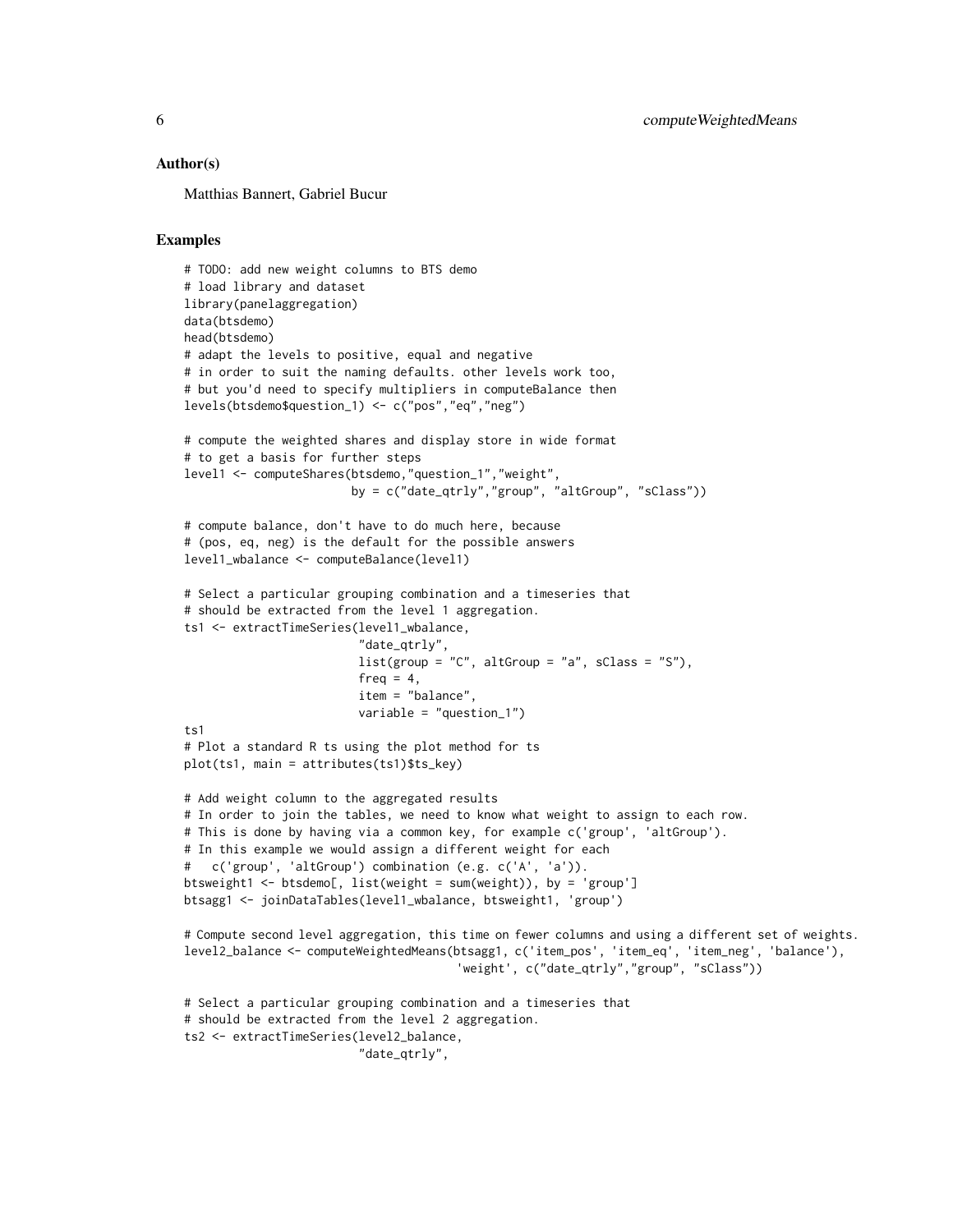```
list(group = "C", sClass = "S"),freq = 4,
                         item = "balance",
                         variable = "question_1")
ts2
# Plot a standard R ts using the plot method for ts
plot(ts2, main = attributes(ts2)$ts_key)
# Add weight column to the aggregated results
# In order to join the tables, we need to know what weight to assign to each row.
# This is done by having via a common key, for example c('group', 'altGroup').
# In this example we would assign a different weight for each
# c('group', 'altGroup') combination (e.g. c('A', 'a')).
btsweight2 <- btsdemo[, list(weight = sum(weight)), by = 'sClass']
btsagg2 <- joinDataTables(level2_balance, btsweight2, 'sClass')
# Compute third level of aggregation, on the whole sector, using yet another set of weights.
level3_balance <- computeWeightedMeans(btsagg2, 'balance', 'weight', c("date_qtrly", "sClass"))
# Select a particular grouping combination and a timeseries that
# should be extracted from the level 2 aggregation.
ts3 <- extractTimeSeries(level3_balance,
                         "date_qtrly",
                         list(sClass = "S"),
                         freq = 4,
                         item = "balance",
                         variable = "question_1")
ts3
# Plot a standard R ts using the plot method for ts
plot(ts3, main = attributes(ts3)$ts_key)
```
doUniqueCJ *Performs a Cross Join of Unique combinations*

#### Description

This function makes use of [CJ](#page-0-0) function of the data.table package to perform a cross join. The function makes sure that the combinations are unique and removes NAs before joining. doUniqueCJ is rather not used as a standalone function but inside [computeShares](#page-2-1).

#### Usage

doUniqueCJ(dt, cols)

#### Arguments

| dt   | data.table                                              |
|------|---------------------------------------------------------|
| cols | character vector that denotes names of relevant columns |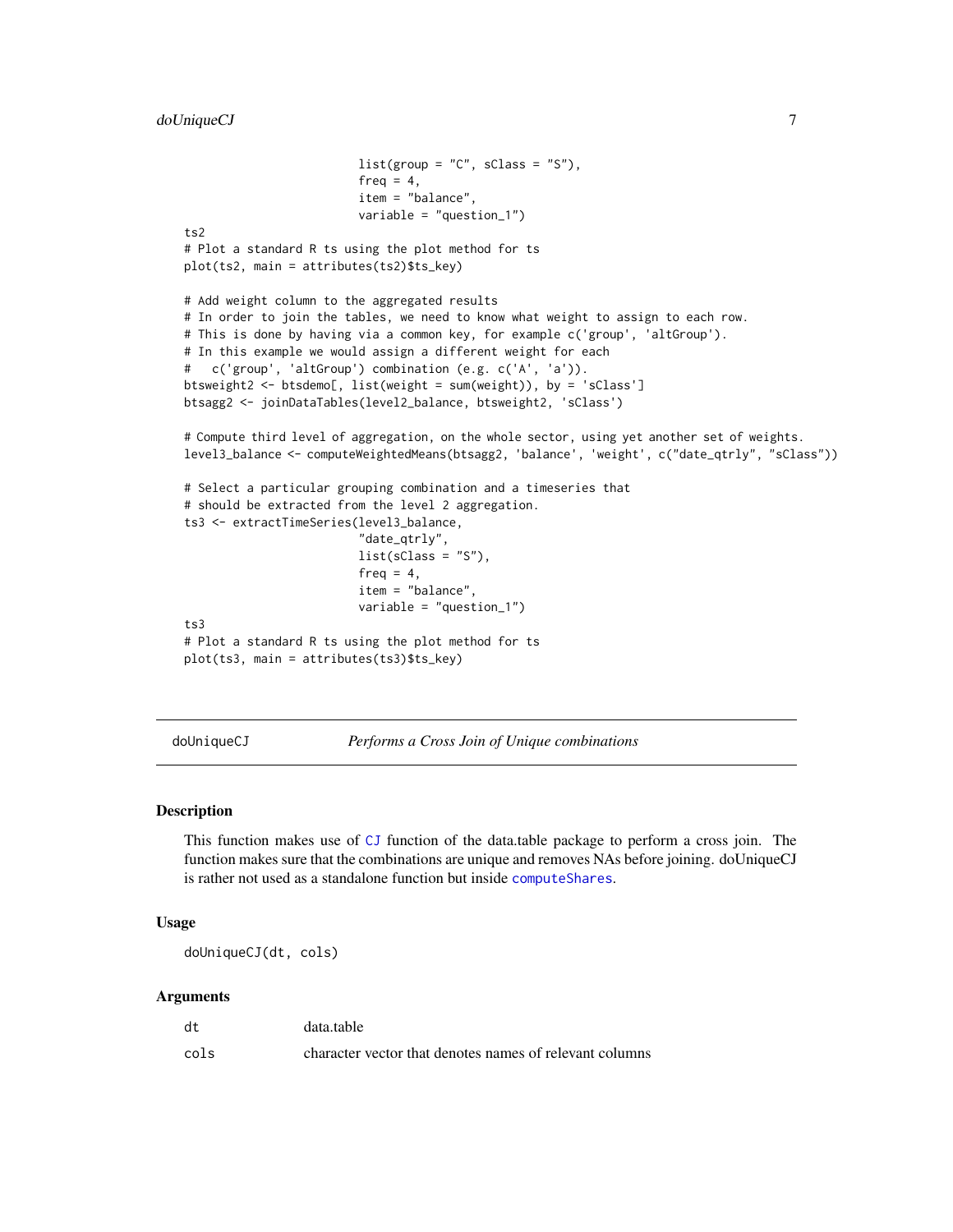#### <span id="page-7-0"></span>Author(s)

Matthias Bannert, Gabriel Bucur

extractTimeSeries *Extract a Time Series from a Data.table*

#### Description

This function extracts time series from data.table columns and returns object of class ts.

#### Usage

```
extractTimeSeries(data_table, time_column, group_list, freq, item, variable,
 prefix = "CH.KOF.IND")
```
#### Arguments

| data_table  | a data.table                                                                                                                                                                             |
|-------------|------------------------------------------------------------------------------------------------------------------------------------------------------------------------------------------|
| time_column | character name of the column which contains the time index                                                                                                                               |
| group_list  | list or NULL                                                                                                                                                                             |
| freg        | integer value either 4 denoting quarterly frequency or 12 denoting quarterly fre-<br>quency                                                                                              |
| item        | character name of the column which contains the item that is extracted from the<br>data.table                                                                                            |
| variable    | character name of the variable selected                                                                                                                                                  |
| prefix      | character prefix attached to the dynamically generated key string to identify the<br>time series. Recommend key format: ISOcountry.provider.source.aggregationLevel.selectedGroup.variab |

#### Author(s)

Matthias Bannert, Gabriel Bucur

joinDataTables *Joins two data.tables based on keys*

#### Description

This function joins two data.table objects, given a common key, which can have different names in the two tables. In the latter case, the sequence of the names is crucial. Make sure that the key columns match exactly.

#### Usage

```
joinDataTables(dt_1, dt_2, key_1, key_2 = key_1)
```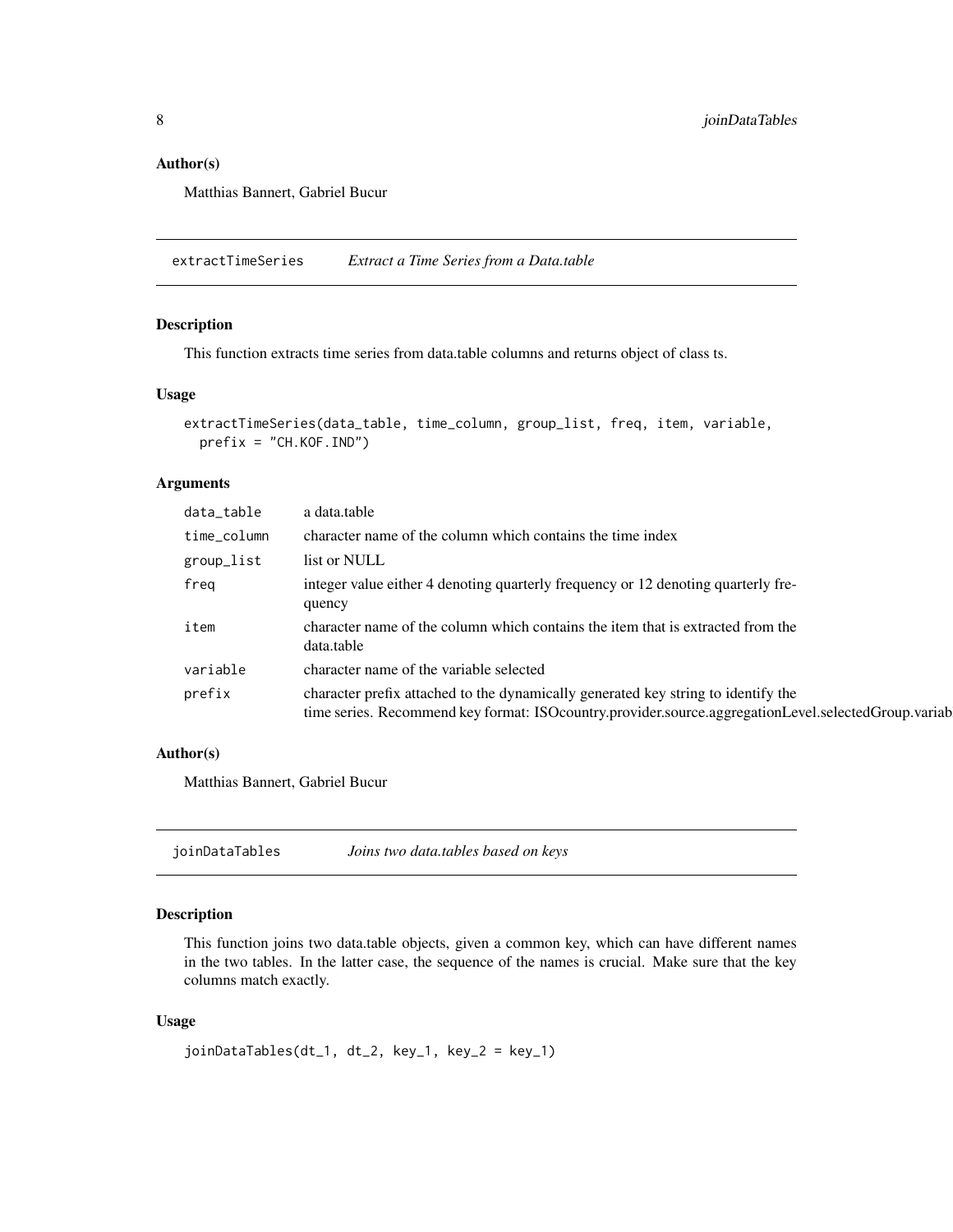## joinDataTables 9

### Arguments

| $dt$ 1          | first data.table                                      |
|-----------------|-------------------------------------------------------|
| dt <sub>2</sub> | second data.table                                     |
| $key_1$         | character vector of key columns for first data.table  |
| key_2           | character vector of key columns for second data.table |

#### Value

joined data.table

#### Author(s)

Matthias Bannert, Gabriel Bucur